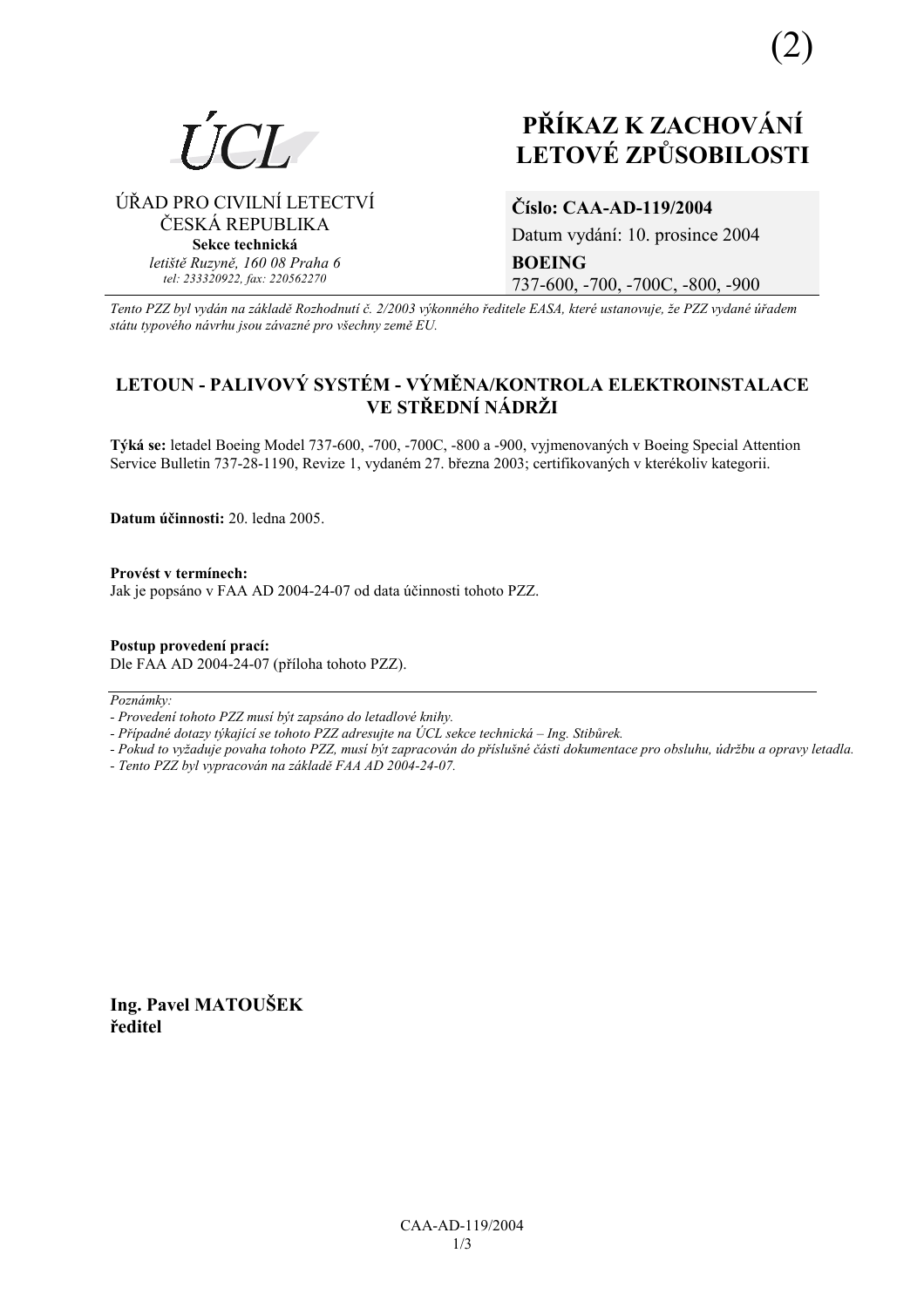**2004-24-07 Boeing**: Amendment 39-13883. Docket No. FAA-2004-18562; Directorate Identifier 2003-NM-147- AD.

#### **Effective Date**

(a) This AD becomes effective January 3, 2005.

#### **Affected ADs**

(b) None.

#### **Applicability**

(c) This AD applies to Boeing Model 737-600, -700, -700C, -800, and -900 series airplanes, as listed in Boeing Special Attention Service Bulletin 737-28-1190, Revision 1, dated March 27, 2003; certificated in any category.

#### **Unsafe Condition**

(d) This AD was prompted by a report of an incorrectly installed fuel quantity indicating system (FQIS) wire bundle. We are issuing this AD to prevent chafing of the FQIS wire(s) in the center fuel tank, which, when combined with a lightning strike or a power wire short to the FQIS wire(s), could result in arcing in the center fuel tank and consequent fuel tank explosion.

#### **Compliance**

(e) You are responsible for having the actions required by this AD performed within the compliance times specified, unless the actions have already been done.

#### **Replacement and Inspection**

(f) Within 24 months after the effective date of this AD, replace the bracket for the FQIS wire bundle with a new, improved bracket, perform a general visual inspection of the FQIS wire bundle for damage, and perform any applicable corrective actions, by accomplishing all of the actions specified in the Accomplishment Instructions of Boeing Special Attention Service Bulletin 737-28- 1190, Revision 1, dated March 27, 2003. Do any applicable corrective actions before further flight.

**Note 1**: For the purposes of this AD, a general visual inspection is defined as: "A visual examination of an interior or exterior area, installation, or assembly to detect obvious damage, failure, or irregularity. This level of inspection is made from within touching distance unless otherwise specified. A mirror may be necessary to enhance visual access to all exposed surfaces in the inspection area. This level of inspection is made under normally available lighting conditions such as daylight, hangar lighting, flashlight, or droplight and may require removal or opening of access panels or doors. Stands, ladders, or platforms may be required to gain proximity to the area being checked."

#### **Actions Accomplished in Accordance With Previous Issue of Service Bulletin**

(g) Actions accomplished before the effective date of this AD in accordance with Boeing Special Attention Service Bulletin 737-28- 1190, dated January 16, 2003, are considered acceptable for compliance with the corresponding action specified in this AD.

#### **Parts Installation**

(h) As of the effective date of this AD, no person may install a bracket, part number 287A9111-3, for the FQIS wire bundle, on any airplane.

#### **Alternative Methods of Compliance (AMOCs)**

(i) The Manager, Seattle Aircraft Certification Office, FAA, has the authority to approve AMOCs for this AD, if